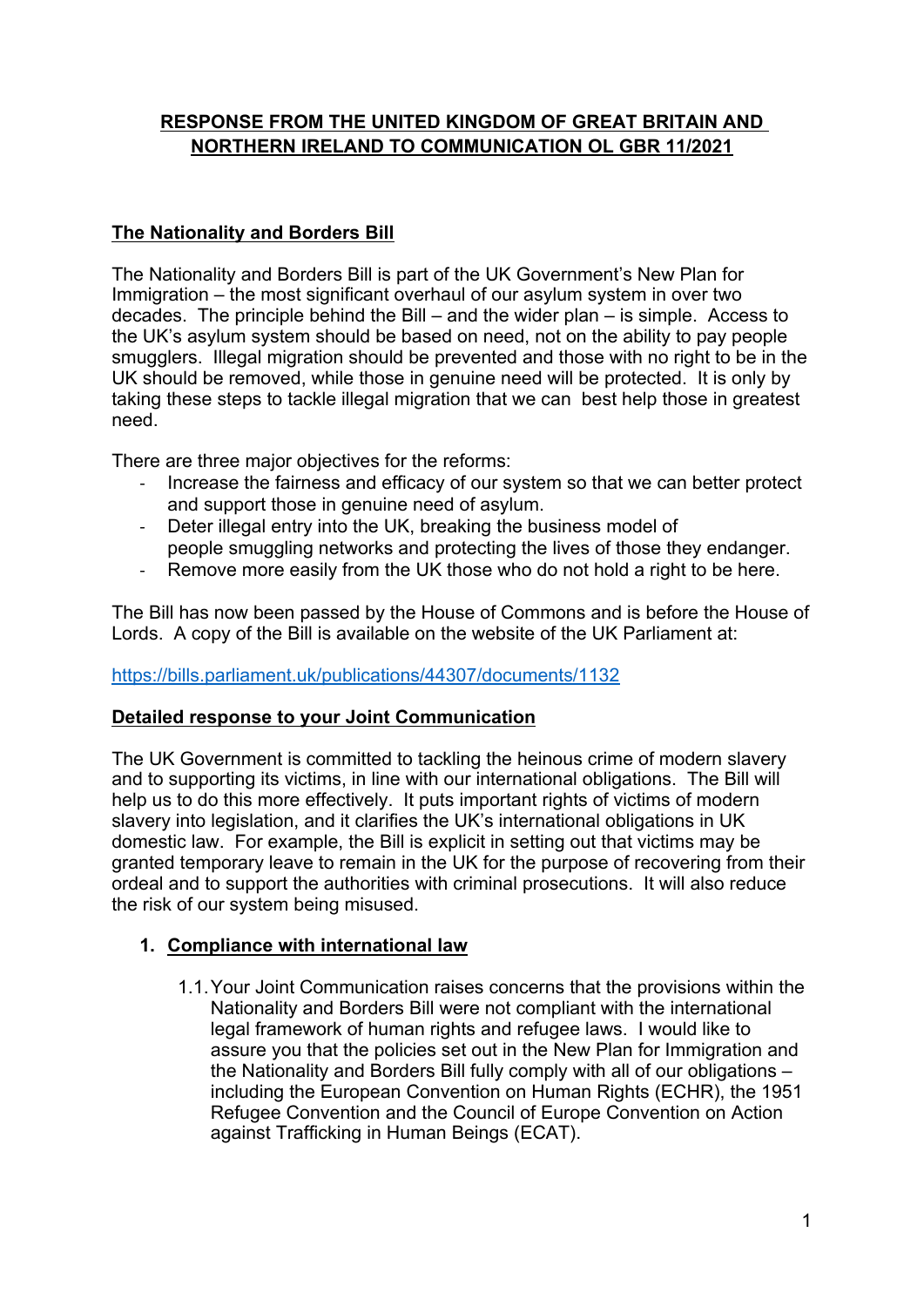- 1.2.Noting your particular comments about the Refugee Convention, I would like to offer the following observations.
- 1.3.Where there is no specific provision within the Refugee Convention which defines <sup>a</sup> certain term or sets out <sup>a</sup> specific procedure, and where there is no supra-national body akin to the European Court of Human Rights for example, it is open to states to interpret the terms of the Refugee Convention. Limit is placed on that autonomy to interpret by way of the principles of treaty interpretation in the Vienna Convention on the Law of Treaties. The general rule of interpretation in Article 31(1) of the Vienna Convention, requires <sup>a</sup> treaty to be interpreted in good faith in accordance with the ordinary meaning to be given to its terms in their context and in light of its object and purpose. Account can be given in certain circumstances to other factors such as subsequent practice in the application of the treaty which establishes the agreement of the parties regarding its interpretation or to preparatory work.
- 1.4.As many terms are left to the interpretation of states, there is often no unanimity of interpretation to the Convention terms. Council Directive 2004/83/EC of 29 April 2004 ('the Qualification Directive') sought to harmonise interpretation of certain Refugee Convention concepts for member states of the EU. Now the UK has left the EU, it is for the UK Government to interpret the terms within the Convention in accordance with the principles of the Vienna Convention.
- 1.5.Clauses 29-38 of the Nationality and Borders Bill outlines the Government'<sup>s</sup> proposed definitions of some of the key concepts of the Refugee Convention. This updated approach will provide all interacting with the asylum system with greater clarity, in doing so driving accurate and efficient decision-making by the Home Office and the Courts.

### **2. Modern slavery in the Nationality and Borders Bill**

- 2.1. Your Joint Communication raises concerns about the inclusion of modern slavery measures in the Nationality and Borders Bill and recommends that <sup>a</sup> firewall be established between immigration enforcement and wider public services. However, we believe that understanding the interaction of the modern slavery system with the asylum and immigration systems is important. The crime of modern slavery has no borders. Therefore, there will inevitably be <sup>a</sup> relationship between individuals who enter both the immigration system and our National Referral Mechanism (NRM). Ensuring the systems work efficiently together will help us identify victims of modern slavery at the earliest opportunity and provide them with appropriate support. This approach also helps ensure that the protections our systems provide are not misused by those seeking to frustrate their removal from the UK.
- 2.2. As set out above, the Nationality and Borders Bill provides legislative clarity to victims and decision makers on victims' rights, including the entitlement to <sup>a</sup> recovery period and the circumstances in which confirmed victims may be granted temporary leave to remain. It further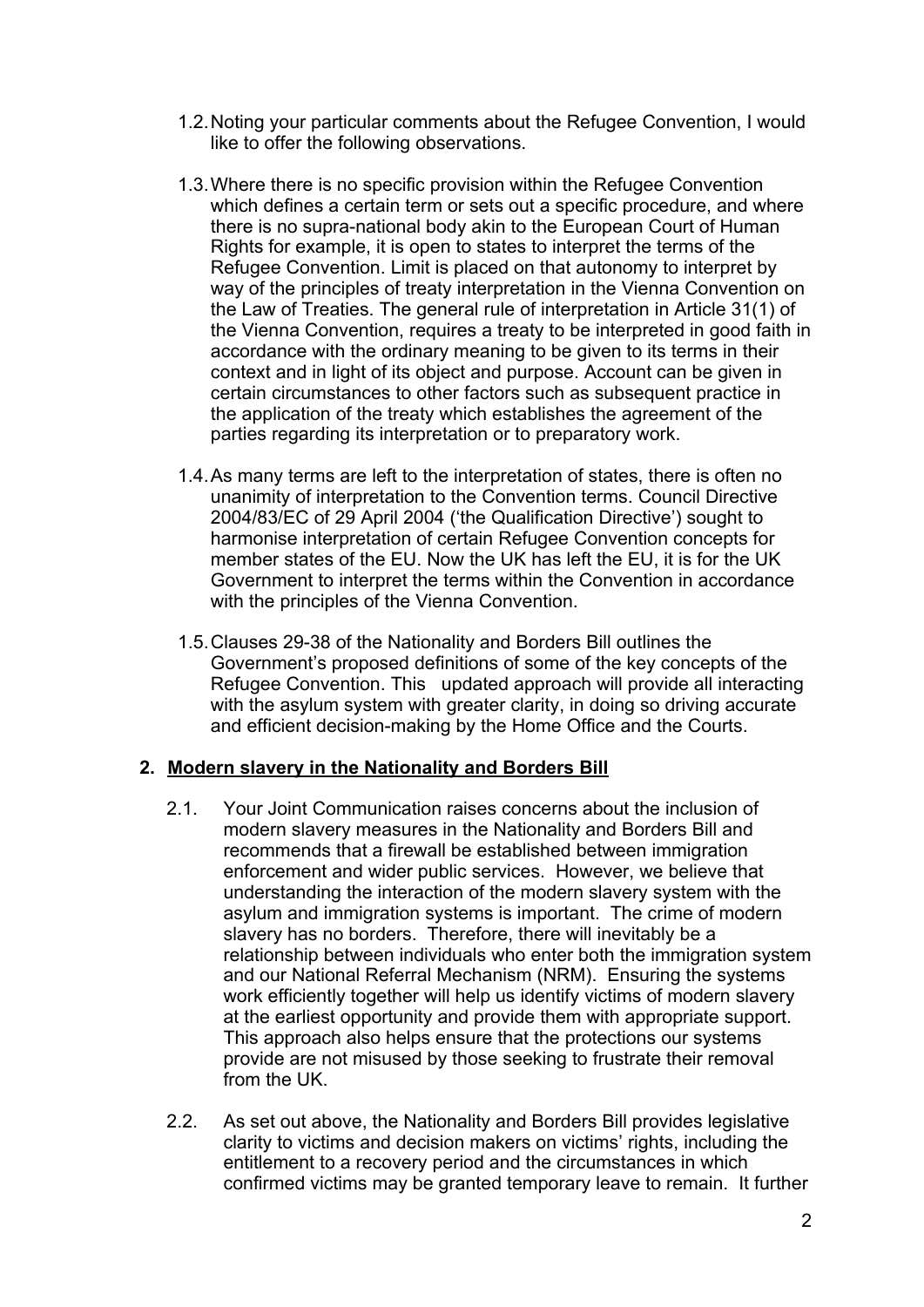supports the early identification of possible victims through the one stop process which is underpinned by the provision of legal aid.

- 2.3. These changes will ensure resources around decision-making and support are readily available to those who need it and will help close any potential avenues for misuse within the NRM.
- 2.4. I would however like to assure you that we continue to adopt <sup>a</sup> victim focussed approach to all potential victims of modern slavery, irrespective of their immigration status or nationality. The UK Government is committed to ensuring that all potential victims get the help and support they need as quickly as possible, to support their recovery.

### **3. Distinguishing adult and child victims of modern slavery**

- 3.1. The best interests of the child have been considered throughout the formulation of the policy underlying the Bill and will continue to be. You will know that under Section 55 of the Borders, Citizenship and Immigration Act 2009, the Secretary of State indeed has specific legal duties in respect of having regard to the need to safeguard and promote the welfare of children who are in the United Kingdom.
- 3.2. While we do not create <sup>a</sup> specific carve-out for children in the modern slavery clauses in the Bill, we do recognise our duty to safeguard the welfare of children and the protection needs of children as set out in the international agreements referred to in your letter. We have assessed that these duties and requirements are factored into these legislative changes and will not be impacted.
- 3.3. We consider that it is appropriate that the modern slavery measures in the Bill apply to all individuals and are considered on an individual, case-by-case basis. The guidance underpinning these measures and the decision-making around them will be made by trained decisionmakers and will consider the needs of children and specific safeguarding vulnerabilities. Indeed, our existing modern slavery statutory guidance provides for the specific vulnerabilities of children, and all decision-makers in the competent authorities receive specific training on children as potential victims, including distinct training on child criminal exploitation. As we proceed to operationalise the measures in the Bill, we will continue to engage with experienced professionals who work with child victims to ensure the specific vulnerabilities and needs of children are understood and considered throughout.
- 3.4. I would also like to assure you that we remain committed to the principle of acting in the best interests of the child and that this commitment continues to underpin our approach to the specific needs of children and young people. The UK Government recognises its statutory duties, and this is unchanged by the Bill.

# **4. Obligations arising under the Convention on the of Rights of the Child**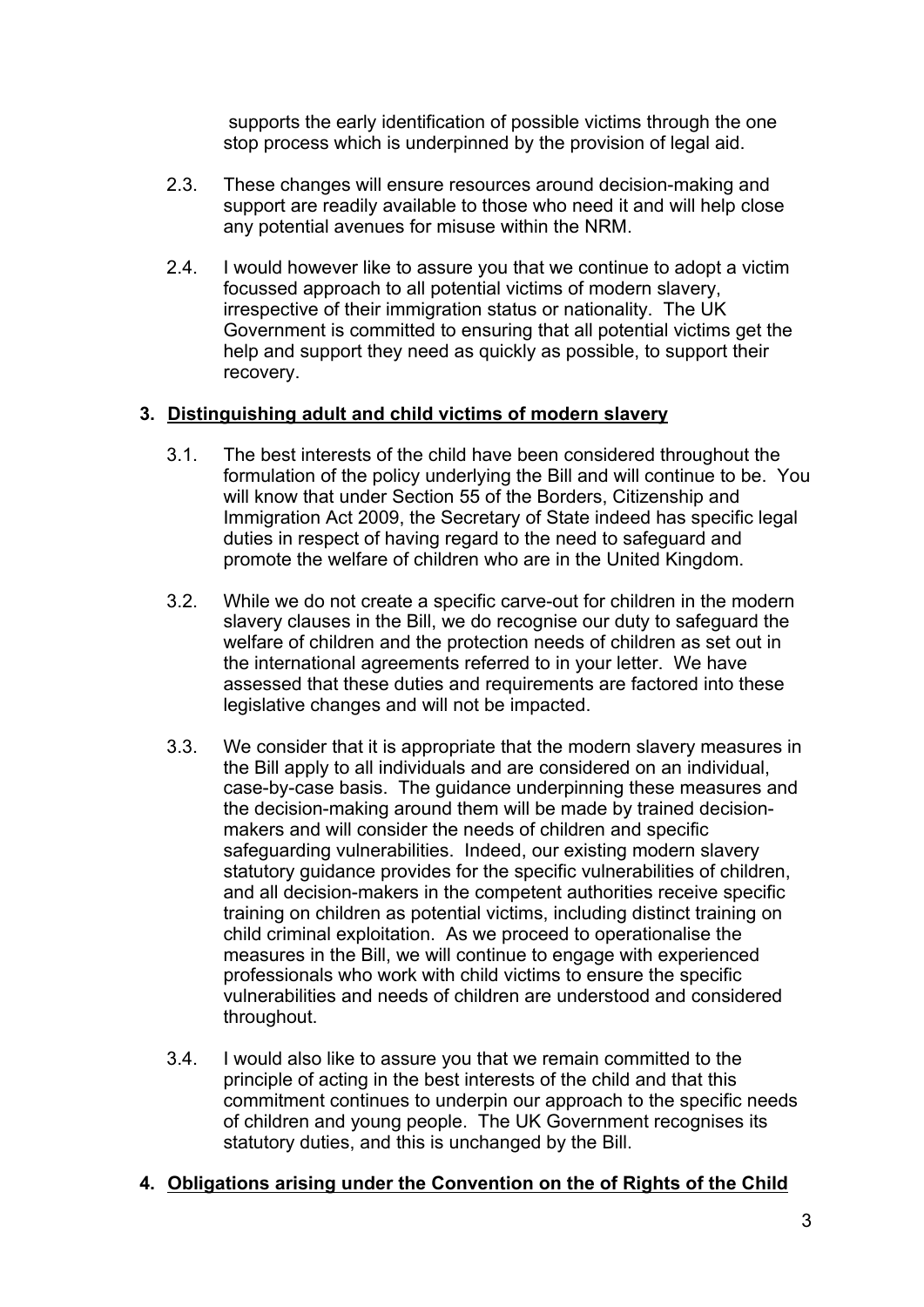- 4.1. The UK Government upholds its duty to safeguard the welfare of children and will continue to do so as it operationalises these legislative changes. Central to this is Article 16.7 ECAT, which states that "[c]hild victims shall not be returned to <sup>a</sup> State, if there is indication, following <sup>a</sup> risk and security assessment, that such return would not be in the best interests of the child." We remain committed to upholding our obligations under ECAT and the Palermo Protocol in the operationalisation of these measures, including when balancing the duty to safeguard the welfare of children with our duties to the wider population relating to protection of public order.
- 4.2. Nonetheless, potential and confirmed victims of modern slavery may have been convicted of serious criminal offences or been involved in terrorism offences, and this includes children. It is right that the Government should be able to withhold protections from those individuals who pose <sup>a</sup> threat to public order or national security.
- 4.3. However, any decision on this basis will be carefully considered to recognise the specific vulnerabilities of child victims and will be in line with our international obligations. We are particularly mindful of the need to carefully consider the circumstances of each child as an individual, noting that <sup>a</sup> child may have been coerced into committing <sup>a</sup> criminal offence as part of <sup>a</sup> wider pattern of exploitation and abuse.

#### **5. Clause 57 – Provision of information relating to being <sup>a</sup> victim of slavery or human trafficking Clause 58 – Late compliance with slavery or trafficking information notice: damage to credibility**

- 5.1. For the avoidance of doubt, the ongoing duty on the State to identify and refer victims of slavery is unchanged by the Bill. All modern slavery and trafficking referrals will be considered fully, regardless of when they are made, to make sure that those who genuinely need protection are afforded it. The aim of Clause 58 of the Bill is to encourage comprehensive disclosure of information at the earliest stage so we can provide victims with direct support as early as possible, and to improve the efficiency of the process. Further details of how decision-makers should consider credibility as part of their overall consideration of whether an individual is <sup>a</sup> possible or confirmed victim of modern slavery, will be set out in guidance. We will continue to invite the insight and expertise of wide-ranging groups of operational partners and non-governmental organisations who work with victims as we develop the guidance and proceed to operationalise this measure. This engagement will help ensure the views of victims of modern slavery are reflected in Government decision making.
- 5.2. Your Joint Communication set out your concerns that Clauses 57 and 58 do not consider the barriers to identification and disclosure that victims who have disabilities or who have experienced trauma may face. However, we can reassure you that the UK Government understands that potential victims may not feel able to discuss relevant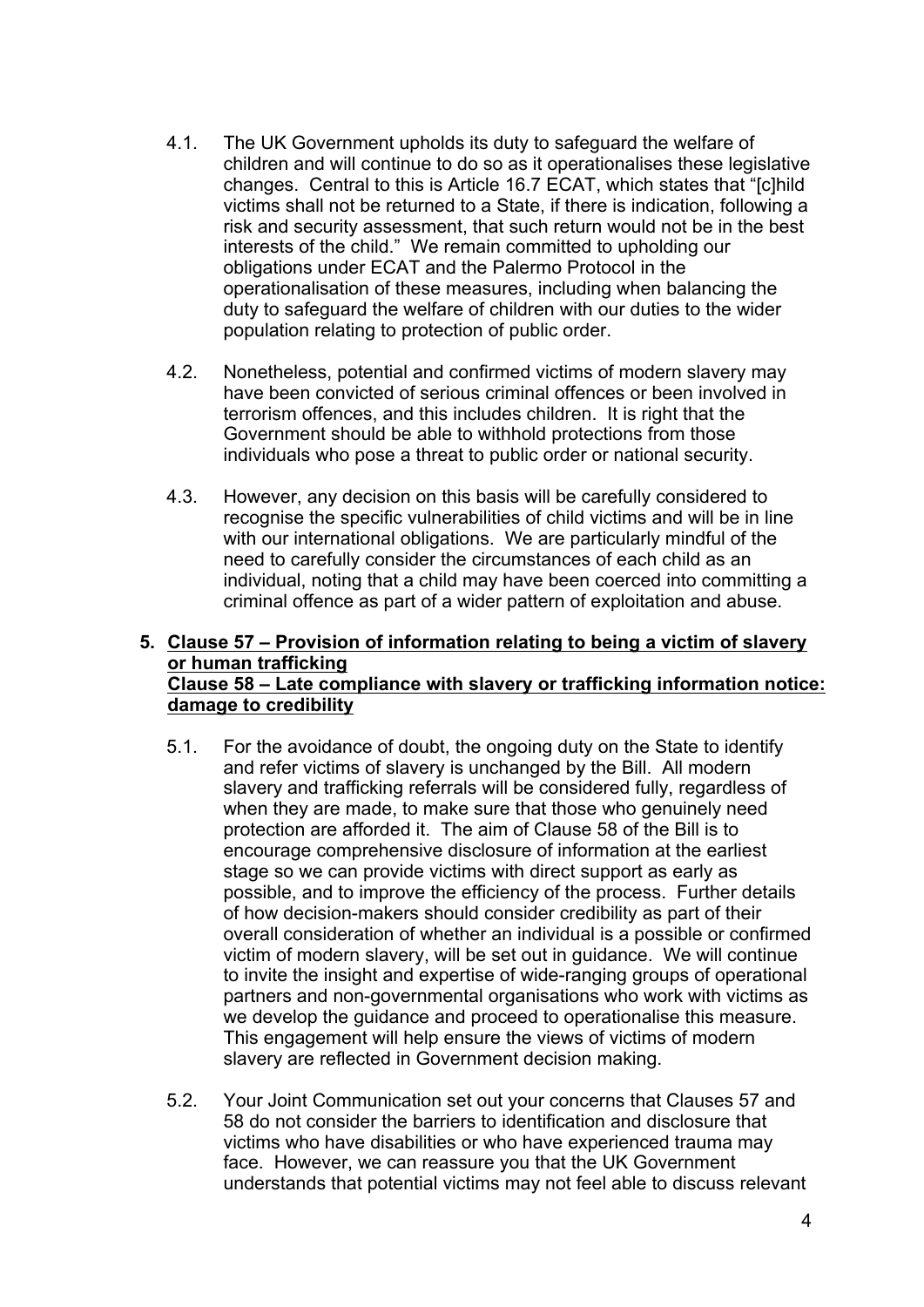information about their experience at an early point. We will therefore make sure that all referrals are appropriately considered on <sup>a</sup> case-bycase basis. We will set out our approach in published guidance, giving decision-makers the tools to understand the effect traumatic events or disabilities can have on people'<sup>s</sup> ability to accurately recall, share, or recognise such events. This will give decision-makers the tools to recognise the possible effect of exploitation and trauma and ensure decisions are based on an understanding of modern slavery and trafficking.

- 5.3. The impact of information being provided late will not be seen as 'damaging' if there are 'good reasons' for this late disclosure. Examples of what may constitute 'good reasons' for late information may include: where the victim was still under the coercive control of the trafficker; where the individual did not recognise themself as <sup>a</sup> victim at that point; or for reasons relating to their capacity to understand the requirement or proceedings. We will set out more details on what constitutes 'good reasons' for late information in published guidance. This will enable us to be agile and amend the guidance to reflect our ever-increasing understanding of modern slavery victims.
- 5.4. All referrals of modern slavery will be appropriately considered regardless of when they are brought to make sure that those who genuinely need protection are afforded it. Clause 25 (late provision of evidence in asylum or human rights claim: weight) does not apply to modern slavery decisions. I hope this provides assurance on this point.
- 5.5. We are also committed to facilitating fair access to justice and are providing legal aid to all potential victims who are also engaged in the asylum system early in the process. Legal aid is already available to victims of modern slavery who have received positive Reasonable Grounds (RG) decisions in the NRM. Clauses 65 and 66 (Civil legal services under section 9 of the Legal Aid, Sentencing and Punishment of Offenders Act 2012 (LASPO); add-on services in relation to the NRM and civil legal services under section 10 of LASPO: add-on services in relation to NRM, respectively) build on existing legal aid provision, ensuring that individuals can receive advice on the NRM before entering it, allowing them to make an informed decision. The extension of legal aid provision in this way underlines the UK Government'<sup>s</sup> commitment to supporting victims of modern slavery.

#### **6. Clause 59 – Identification of potential victims of slavery or human trafficking**

6.1. To meet our ongoing duty to identify victims of modern slavery, the UK Government has an established system of First Responder Organisations (FROs) which are authorised to refer potential victims of modern slavery into the NRM. The list of FROs is set out in the Modern Slavery Statutory Guidance at: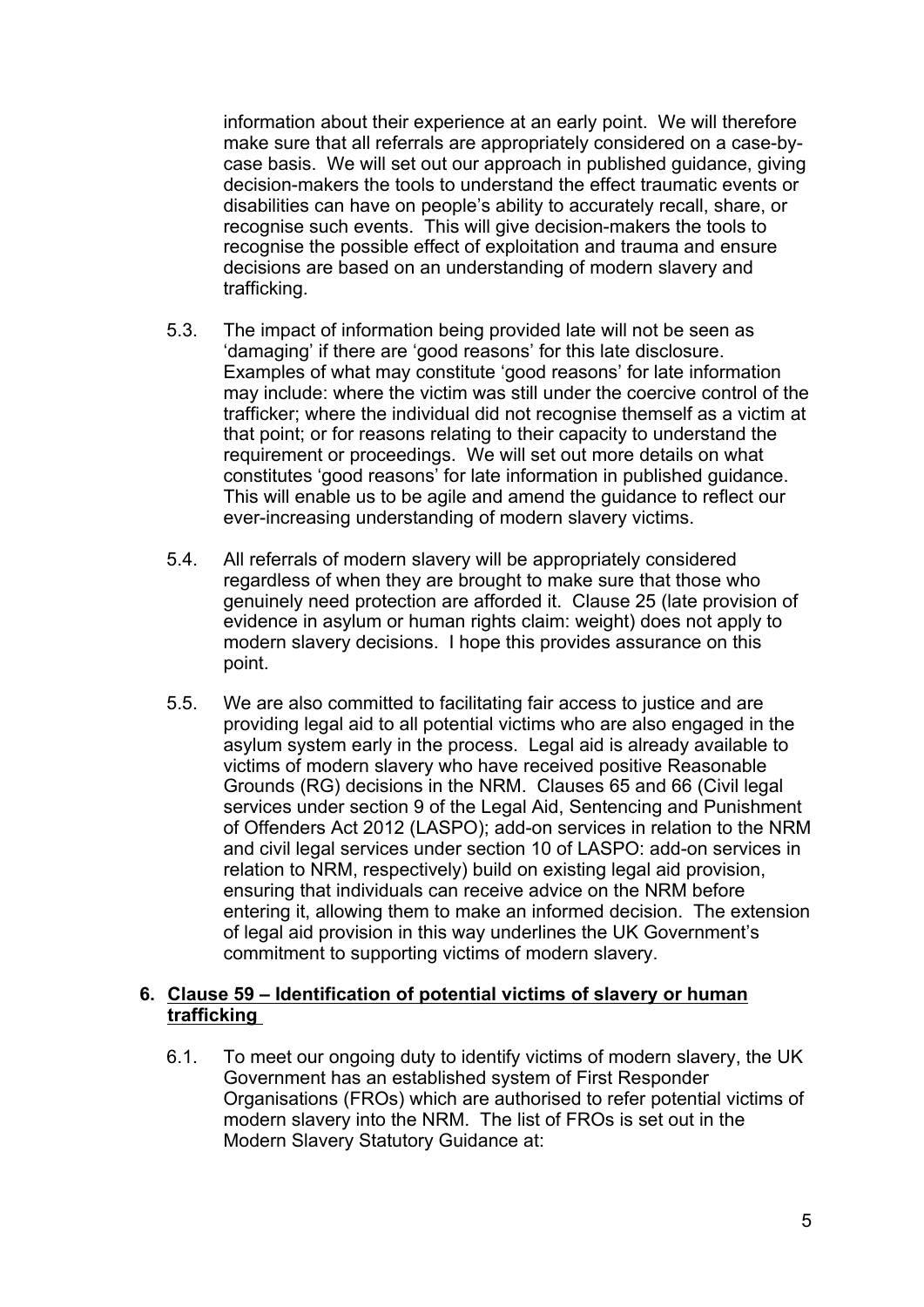[https://assets.publishing.service.gov.uk/government/uploads/system/up](https://assets.publishing.service.gov.uk/government/uploads/system/uploads/attachment_data/file/1031731/modern-slavery-statutory-guidance-_ew_-non-statutory-guidance-_sni_v2.5-final.pdf) [loads/attachment\\_data/file/1031731/modern-slavery-statutory](https://assets.publishing.service.gov.uk/government/uploads/system/uploads/attachment_data/file/1031731/modern-slavery-statutory-guidance-_ew_-non-statutory-guidance-_sni_v2.5-final.pdf)quidance- ew -non-statutory-guidance- sni\_v2.5-final.pdf

- 6.2. As part of the New Plan for Immigration, the Home Office further committed to improving the training given to FROs to support their identification of possible victims at the earliest opportunity. We are committed to working with FROs to ensure they have the right tools and guidance to identify potential victims.
- 6.3. The Joint Communication sets out concerns that the changes implemented by Clause 59 could prompt <sup>a</sup> lower rate of NRM referrals and prevent disclosure. However, Clause 59 does not seek to raise the Reasonable Grounds threshold but aims to align the Modern Slavery Act further with our international obligations under ECAT. It will bring England and Wales in closer alignment with the Scottish and Northern Irish definitions and will build on the language already set out in the Modern Slavery Statutory Guidance (under Section 49 of the Modern Slavery Act 2015) which uses the definition "is" <sup>a</sup> victim rather than "may be" <sup>a</sup> victim. It is important to note that we are not changing the threshold at which FROs refer individuals into the NRM; Clause 59 is focussed on the Reasonable Grounds threshold for decision-makers only. We do not therefore anticipate that this will have an impact on the willingness of potential victims to come forward.
- 6.4. The Bill also makes clear that the Conclusive Grounds test will be based on the currently applied "balance of probabilities", in line with our obligations under ECAT and accepted by the domestic courts. By placing these thresholds into legislation, the aim is to bring clarity to decision-makers and victims, which we believe, will support effective decision-making.
- 6.5. In addition to these changes, we continue to take important steps to increase the efficiency of decision-making in the NRM and we are continuing our work to strengthen the identification system. We are recruiting significant numbers of new decision-makers, introducing the digital referral and casework system and piloting alternative decisionmaking structures with local authorities for children.

### **7. Clause 60 – Identified potential victims of slavery or human trafficking: Recovery period**

- 7.1. We note the concerns in relation to Clause 60 of the Bill, which sets the minimum Recovery Period at 30 days, which aligns domestic law in the UK with our obligations under ECAT. I would however like to assure you that our policy remains, as per our current practice, that we will apply <sup>a</sup> Recovery Period of <sup>a</sup> minimum of 45 days – <sup>a</sup> more generous Recovery Period than our international obligations require – or until the Conclusive Grounds decision is taken, whichever is longer.
- 7.2. Furthermore, support for confirmed victims does not end following the initial recovery period. A Recovery Needs Assessment will be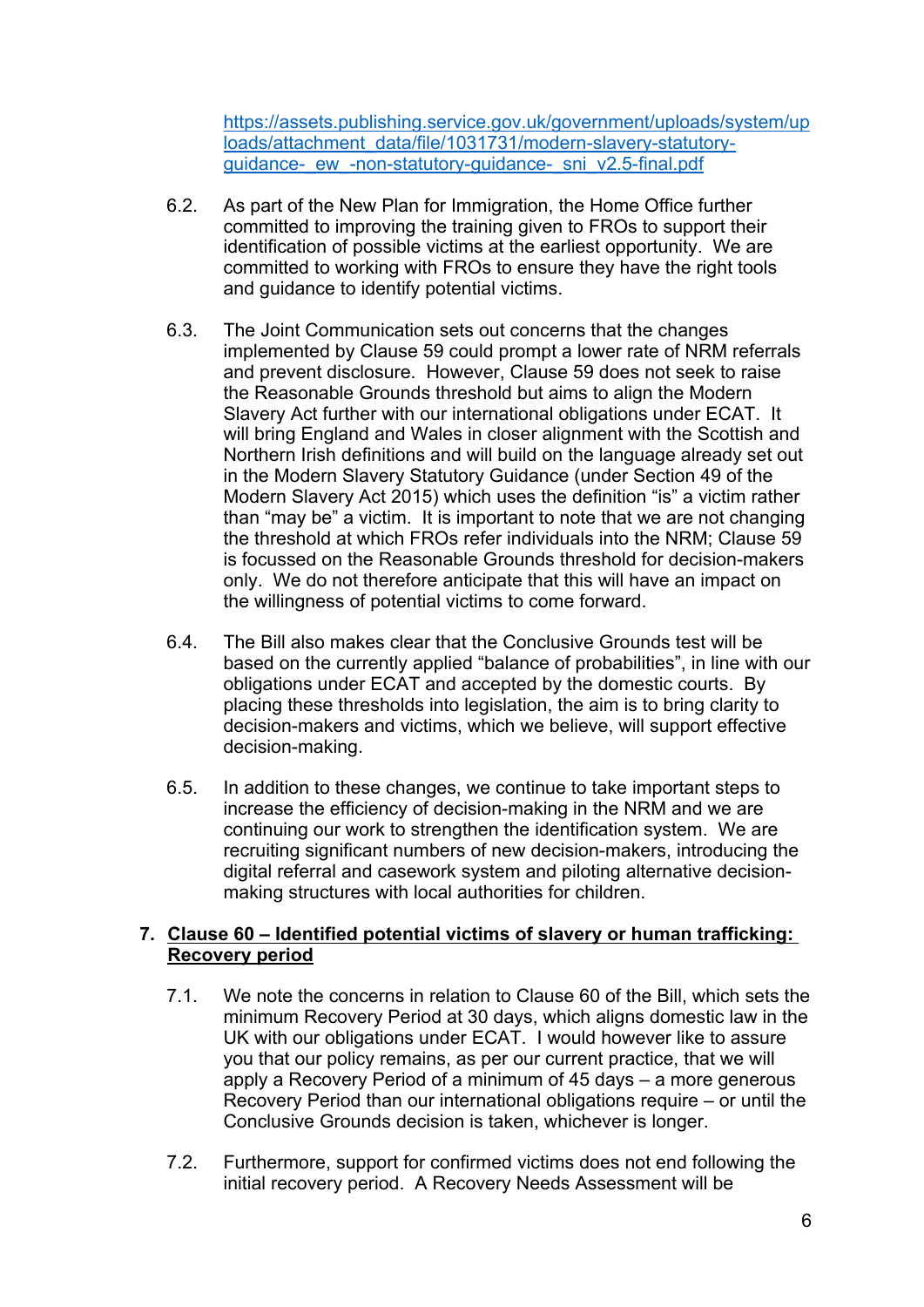conducted as soon as possible for all confirmed victims receiving Modern Slavery Victim Care Contract (MSVCC) support. This puts in place <sup>a</sup> tailored transition plan, specific to the confirmed victim'<sup>s</sup> ongoing recovery needs. This needs-based approach will ensure that we provide tailored support to assist victims to recover and rebuild their lives.

7.3. MSVCC support is also provided in <sup>a</sup> way that takes into account individual needs, including disabilities. The prime contractor will ensure that victims are matched to the best contracted support service available, based on any acute needs they may have, and any support providers' particular specialisms, where relevant and possible. For example, the MSVCC provides different types of accommodation capable of meeting <sup>a</sup> range of needs and support requirements, including accommodation suitable for those victims with disabilities.

### **8. Clause 62 – Identified potential victims etc: disqualification from protection**

- 8.1. Through Clause 62, the UK Government wants to ensure protection from removal and support are not afforded to serious criminals and those who pose <sup>a</sup> national security threat. We note the concerns raised that Clause 62 would be in breach of our international obligations to identify, assist and protect all victims. However, we are defining "grounds of public order" for the purposes of Article 13 of ECAT and the ability under that Article to remove protection from removal on those grounds. We are including in that definition: (a) people who have received an order depriving them of citizenship status where to do so is conducive to the public good; and (b) where the Refugee Convention does not apply to the person by virtue of Article 1(F) of that Convention (serious criminals etc.).
- 8.2. Clause 62 seeks to further define "public order" to make it operationally possible to withhold the Recovery Period in certain circumstances, in line with ECAT. Nonetheless, we will carefully consider each individual case to ensure that people who genuinely need protection and support receive it. Any decision to withhold <sup>a</sup> Recovery Period from an individual will be balanced with our priority to safeguard vulnerable victims.
- 8.3. Clause 62 will be operationalised in <sup>a</sup> way which is fully compliant with relevant obligations under ECAT, the Palermo Protocol and the Refugee Convention, including with regard to non-refoulement and complementary protection and each individual case will be carefully considered in line with our international obligations.

#### **9. Conclusive Grounds decision where the claim is made in "bad faith"**

9.1. In December 2021, during the Report Stage of the Bill, the Government clarified the legislative position that, in specific circumstances, we can withhold the rights that flow from <sup>a</sup> Conclusive Grounds (CG) decision. Decisions to withhold Recovery Periods and, correspondingly, whether to proceed to <sup>a</sup> CG decision will be made on <sup>a</sup> case-by-case basis.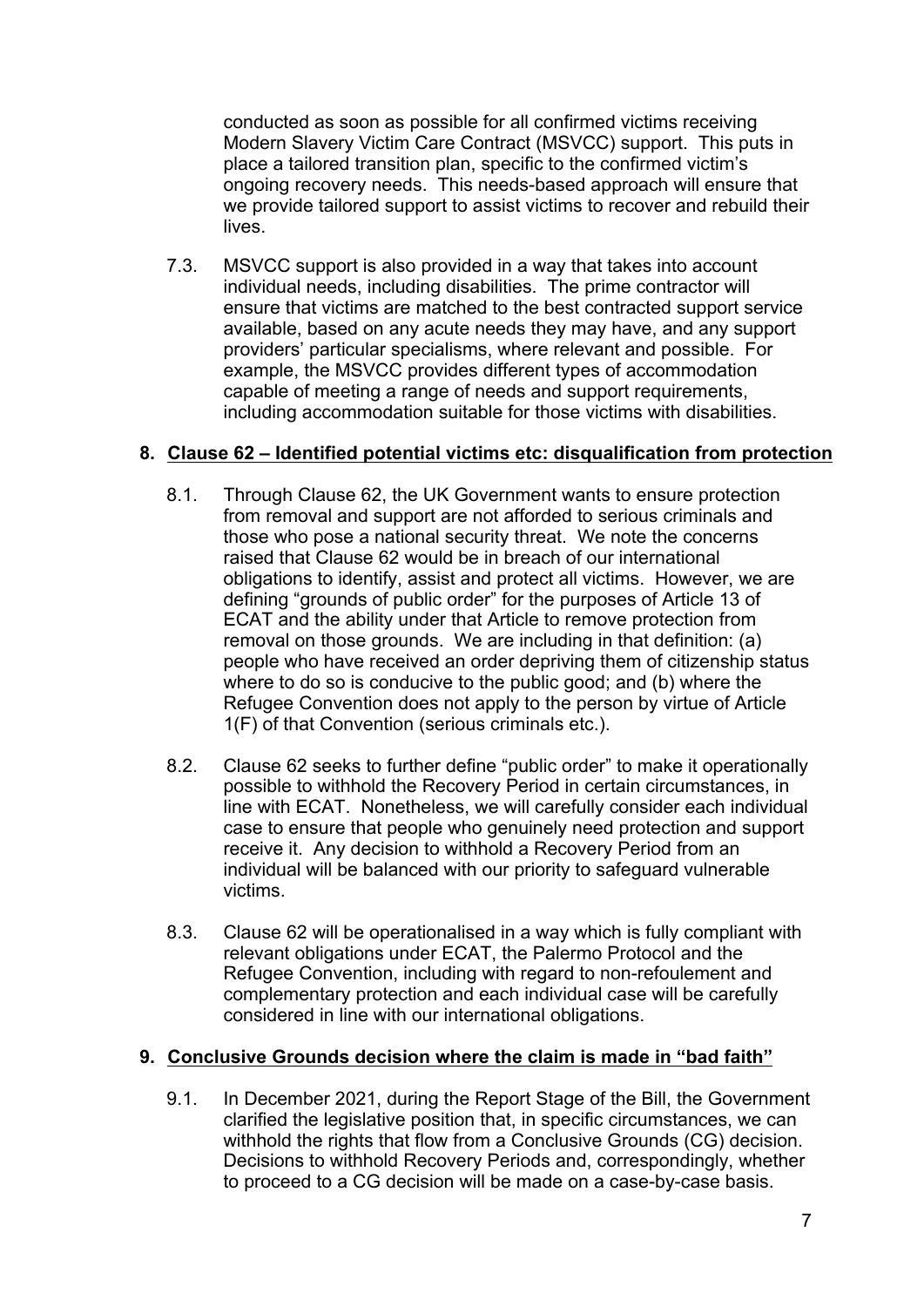Clause 62 is not <sup>a</sup> blanket disqualification. The individual circumstances of each case will be carefully considered and further detail on CG decision-making, where disqualifications apply, will be set out in guidance. This is in line with ECAT, which allows for the Recovery Period to be withheld under grounds of public order and improper claims and, therefore, we consider that the requirement to make <sup>a</sup> CG decision can fall away in this situation.

#### **10. Disqualification on public order grounds – impact on victims who have travelled through conflict zones or whose exploiters have links to terrorist organisations**

- 10.1. The Joint Communication asks about the possibility of victims being denied support due to having travelled to particular conflict zones or due to the status of the trafficker that they are associated with. As previously mentioned, this is not <sup>a</sup> blanket disqualification. Rather Clause 62 in the Bill makes the public order grounds disqualification – which is set out in ECAT – operationally possible to apply.
- 10.2. To reiterate, the UK Government will carefully consider each individual case to ensure that people who genuinely need protection and support receive it. This includes consideration as to whether their crime was committed as part of their exploitation. The discretion provided in the clause to consider on <sup>a</sup> case-by-case basis enables these wider considerations to be factored in as part of the decision-making. Further detail will be set out in published guidance and in the training provided to decision-makers. We consider this clause fully complies with all the international obligations to which you refer.

### **11.Disqualification on public order grounds – victims who have committed offences as <sup>a</sup> direct consequence of trafficking**

- 11.1. The Joint Communication raises specific concerns regarding the impact of Clause 62 on victims who commit offences as part of their exploitation. I would like to emphasize that we are aware of the pressures victims can face to commit crimes during the period of exploitation and we are therefore developing underpinning guidance that balances both risk and vulnerabilities, giving consideration to both age and crimes committed as part of exploitation.
- 11.2. The disqualification laid out in this clause is also separate to the defence at Section 45 of the Modern Slavery Act 2015. Section 45 provides <sup>a</sup> statutory defence for adult and child victims who have been forced to commit crimes as <sup>a</sup> result of their exploitation in certain circumstances. A person may not avail themselves of the Section 45 defence if they are being prosecuted for one of the serious offences listed in Schedule 4 of the 2015 Act. By virtue of Clause 62 of the Nationality and Borders Bill, decision-makers may decide to withhold the Recovery Period if <sup>a</sup> person has been convicted of one of the offences listed in Schedule 4 of the 2015 Act. Therefore, Clause 62 is <sup>a</sup> distinct process, separate to the use of Section 45 as <sup>a</sup> defence. Any decision on withholding the Recovery Period on grounds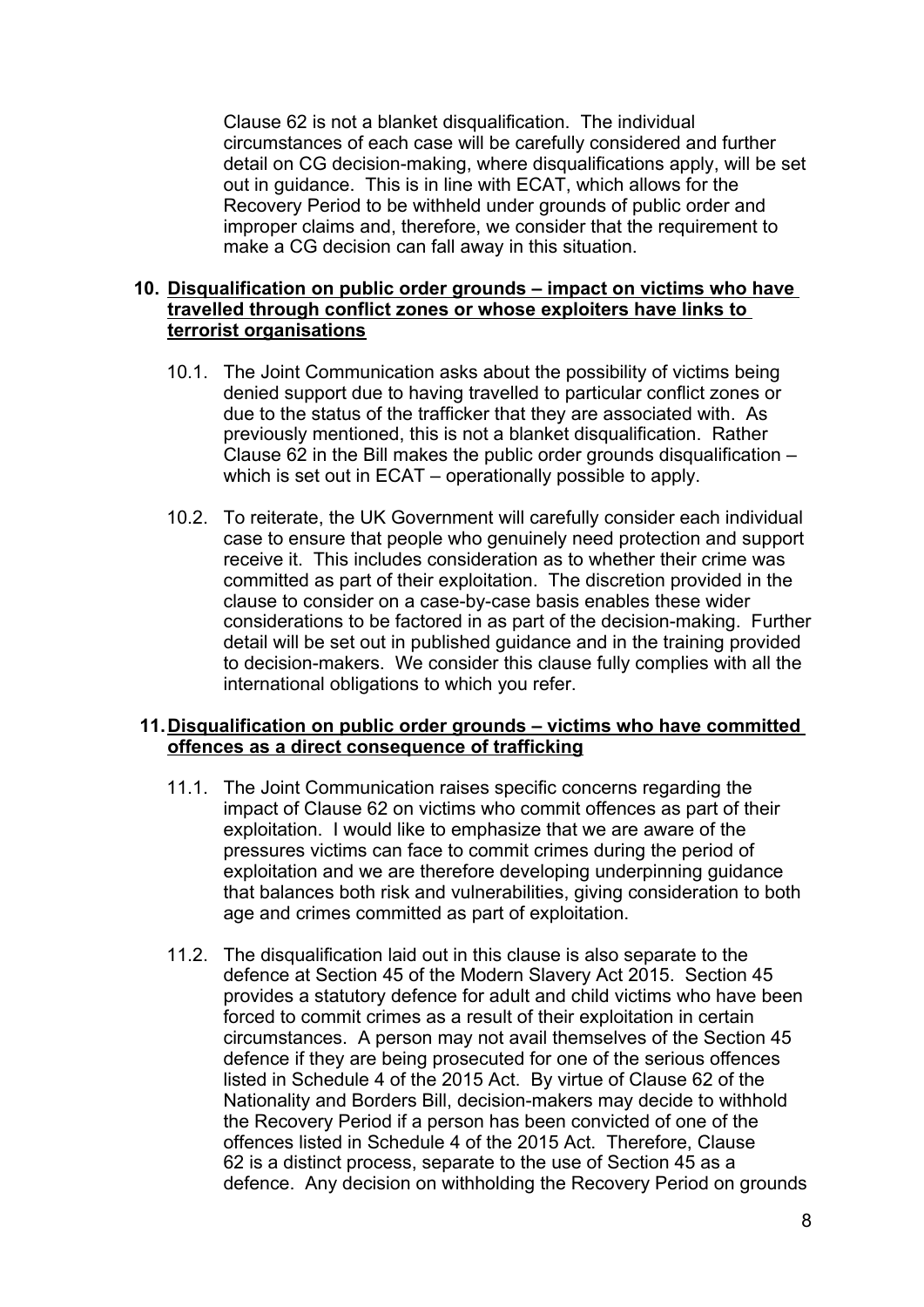of public order will still be considered on <sup>a</sup> discretionary basis, taking the individual's vulnerabilities and circumstances into account.

### **12.Criminal offences**

- 12.1. The UK Government is not preventing migrants from seeking asylum. However, we believe that those seeking asylum should do so in the first safe country and we want to encourage those seeking protection to use legal and safe routes. We maintain that people in need of protection should avoid making dangerous journeys and claim asylum in the first safe country they reach – that is the fastest route to safety. The first safe country principle is widely recognised internationally and is <sup>a</sup> fundamental feature of the Common European Asylum System*.*
- 12.2. The new offence for people arriving in the UK without <sup>a</sup> required entry clearance applies to everyone who requires entry clearance for entry on arrival to the UK. This means it would also apply to refugees who require entry clearance for entry on arrival. However, it is our position that we are not ultimately seeking to prosecute those who are recognised as refugees who come to the UK to seek asylum. It will remain the focus of Immigration Enforcement to remove some individuals from the UK as soon as is reasonably possible, without prosecutions. This could include those who arrive without prior permission (entry clearance or electronic travel authorisation) and who are not granted refugee status. However, there may be <sup>a</sup> need for prosecution when there are aggravating circumstances, such as when an individual has put others in danger by their actions or they arrived in the UK without permission on previous occasions. In such cases, prosecutors may decide that it is in the public interest to prosecute. When <sup>a</sup> prosecution is being considered, prosecutors will always apply '<sup>a</sup> public interest test' which takes into account factors such as whether <sup>a</sup> person has sought asylum, and they may wait to see whether refugee status is granted before deciding whether <sup>a</sup> prosecution should be pursued.

# **13.Particular Social Group**

13.1. Clause 32 aims to clarify an area where there has been <sup>a</sup> degree of contradiction and confusion for <sup>a</sup> number of years. We are not changing our policy or position on the 'test' for establishing if someone is part of <sup>a</sup> 'Particular Social Group'. We are clarifying the original intention of the definition in the Refugee or Person in Need of International Protection (Qualification) Regulations 2006, which transposed, at the time, the applicable EU law into domestic law. The drafting of those definitions provides that both elements of the definition must be satisfied in order for <sup>a</sup> person to be considered to be <sup>a</sup> member of <sup>a</sup> Particular Social Group. We note that there are conflicting domestic judgments on this issue and the courts have in some cases interpreted the 'and' as an 'or' for the purpose of the 2006 Regulations, resulting in the need for clarification.